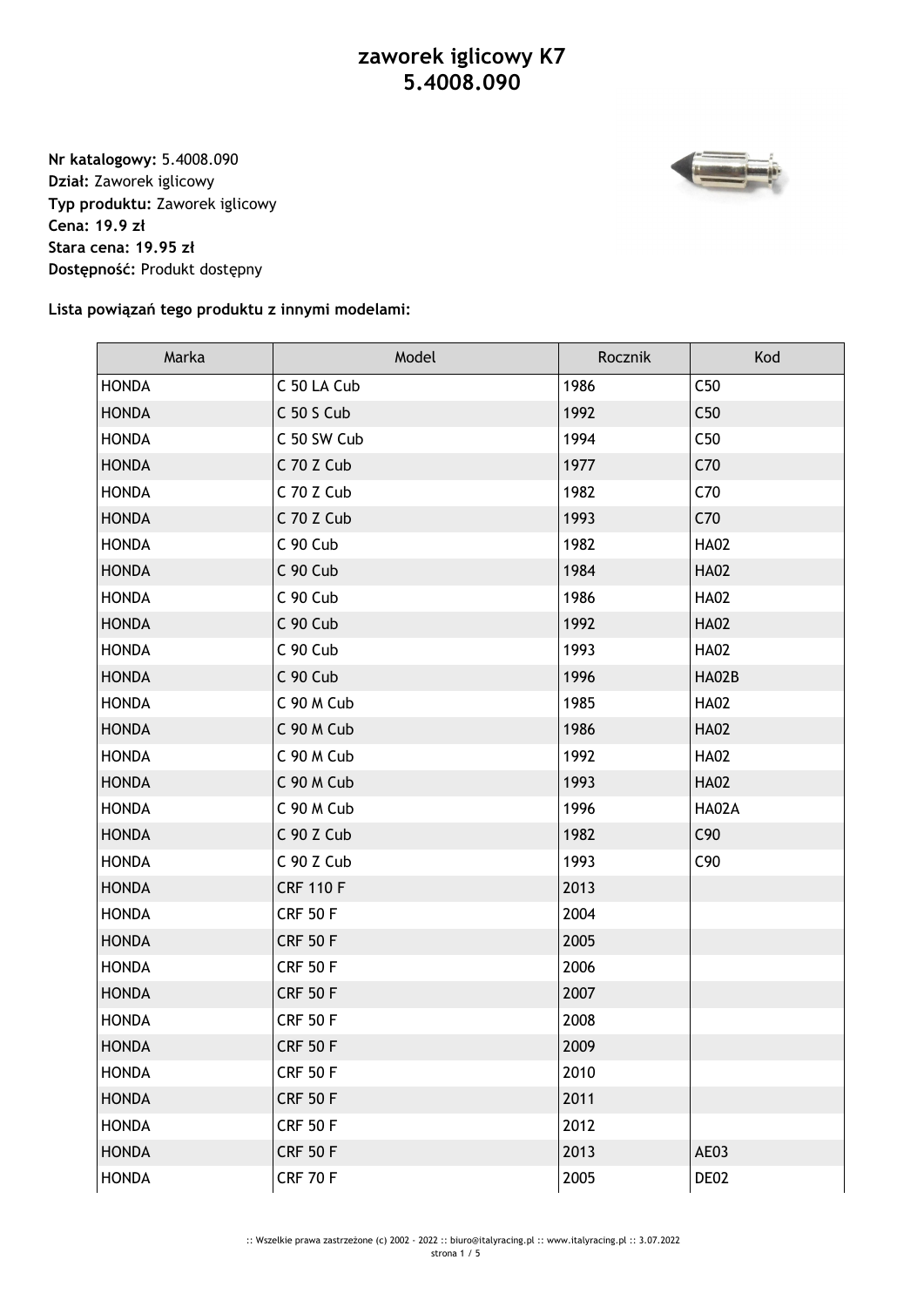| <b>HONDA</b><br><b>HONDA</b> |                   |      |                  |
|------------------------------|-------------------|------|------------------|
|                              | <b>CRF 70 F</b>   | 2006 | DE02             |
|                              | <b>CRF 70 F</b>   | 2007 | DE02             |
| <b>HONDA</b>                 | <b>CRF 70 F</b>   | 2008 | DE02             |
| <b>HONDA</b>                 | <b>CRF 70 F</b>   | 2009 |                  |
| <b>HONDA</b>                 | <b>CRF 70 F</b>   | 2010 |                  |
| <b>HONDA</b>                 | <b>CRF 70 F</b>   | 2011 |                  |
| <b>HONDA</b>                 | <b>CRF 70 F</b>   | 2012 |                  |
| <b>HONDA</b>                 | <b>MB 50 S</b>    | 1980 | AC01             |
| <b>HONDA</b>                 | MB 50 S           | 1981 | AC01             |
| <b>HONDA</b>                 | <b>MB 50 S</b>    | 1982 | AC01             |
| <b>HONDA</b>                 | MB 50 S           | 1983 | AC01             |
| <b>HONDA</b>                 | MB 80 S           | 1980 | <b>HC01</b>      |
| <b>HONDA</b>                 | MB 80 S           | 1981 | <b>HC01</b>      |
| <b>HONDA</b>                 | MB 80 S           | 1982 | <b>HC01</b>      |
| <b>HONDA</b>                 | <b>MB 80 S</b>    | 1983 | <b>HC01</b>      |
| <b>HONDA</b>                 | <b>MB 80 S</b>    | 1984 | <b>HC01</b>      |
| <b>HONDA</b>                 | <b>MBX 50 SD</b>  | 1985 | AC05             |
| <b>HONDA</b>                 | <b>MBX 50 SD</b>  | 1986 | AC05             |
| <b>HONDA</b>                 | <b>MBX 50 SD</b>  | 1987 | AC05             |
| <b>HONDA</b>                 | <b>MBX 50 SD</b>  | 1988 | AC05             |
| <b>HONDA</b>                 | <b>MBX 80 SW</b>  | 1982 | HC04             |
| <b>HONDA</b>                 | MBX 80 SW         | 1983 | HC04             |
| <b>HONDA</b>                 | <b>MBX 80 SW2</b> | 1982 | HC04             |
| <b>HONDA</b>                 | <b>MBX 80 SW2</b> | 1983 | HC04             |
| <b>HONDA</b>                 | <b>MBX 80 SW2</b> | 1984 | HC04             |
| <b>HONDA</b>                 | <b>MBX 80 SW2</b> | 1985 | HC <sub>04</sub> |
| <b>HONDA</b>                 | <b>MBX 80 SW2</b> | 1986 | HC04             |
| <b>HONDA</b>                 | <b>MBX 80 SW2</b> | 1987 | HC04             |
| <b>HONDA</b>                 | MBX 80 SWD        | 1982 | HC04             |
| <b>HONDA</b>                 | MBX 80 SWD        | 1983 | HC04             |
| <b>HONDA</b>                 | MBX 80 SWD        | 1984 | HC04             |
|                              |                   |      |                  |
| <b>HONDA</b>                 | MBX 80 SWD        | 1985 | HC04             |
| <b>HONDA</b>                 | MBX 80 SWD        | 1986 | HC04             |
| <b>HONDA</b>                 | MBX 80 SWD        | 1987 | HC04             |
| <b>HONDA</b>                 | <b>MCX 80 S</b>   | 1983 | <b>HC05</b>      |
| <b>HONDA</b>                 | MT 50 S           | 1980 | AD01             |
| <b>HONDA</b>                 | <b>MT 50 S</b>    | 1981 | AD01             |
| <b>HONDA</b>                 | MT 50 S           | 1982 | AD01             |
| <b>HONDA</b>                 | <b>MTX 50 S</b>   | 1984 | AD04             |
| <b>HONDA</b>                 | <b>MTX 80 C</b>   | 1982 | <b>HD06</b>      |
| <b>HONDA</b>                 | <b>MTX 80 C</b>   | 1983 | <b>HD06</b>      |
| <b>HONDA</b>                 | <b>MTX 80 C</b>   | 1984 | <b>HD06</b>      |
| <b>HONDA</b>                 | <b>MTX 80 R2</b>  | 1987 | <b>HD09</b>      |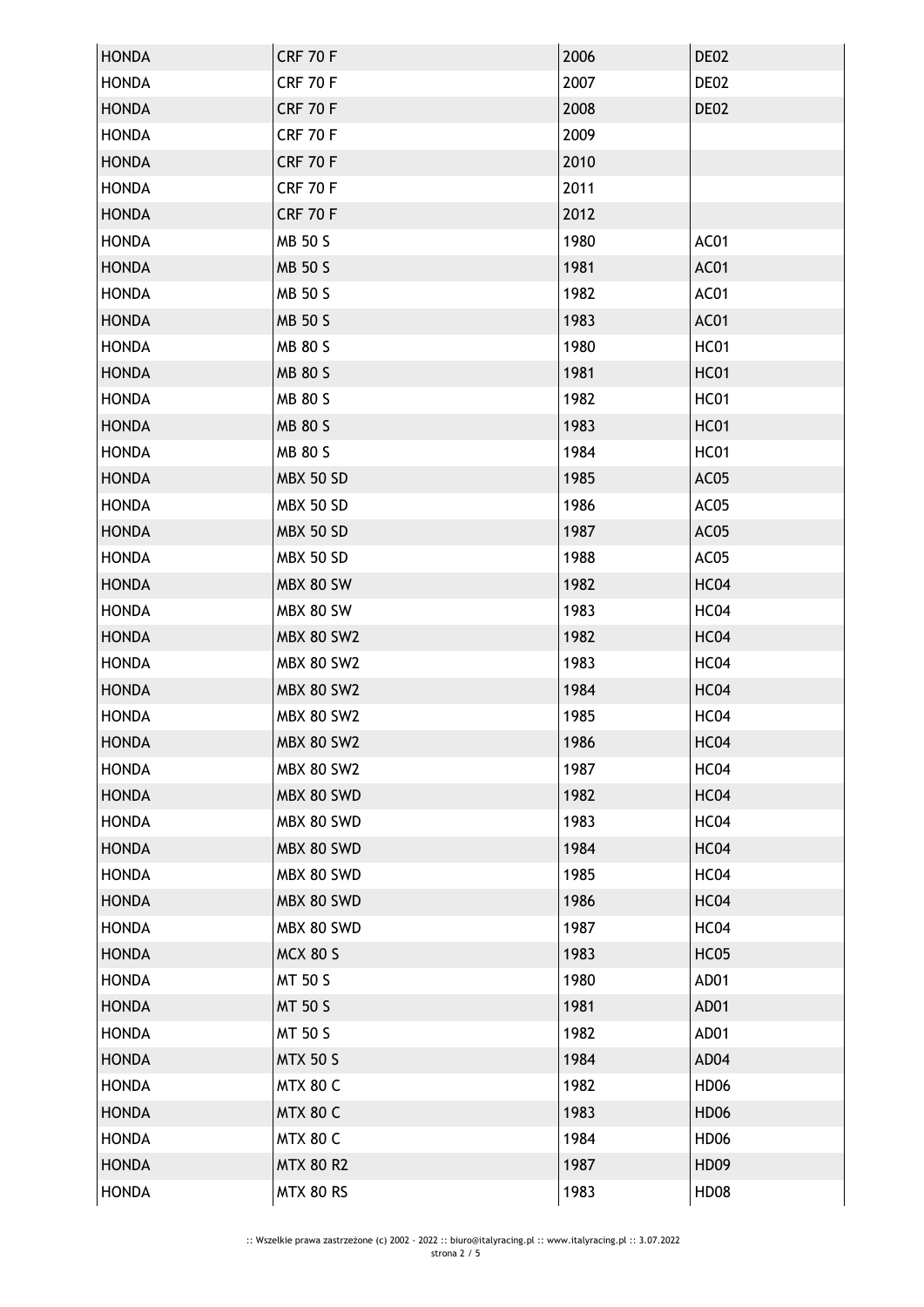| <b>HONDA</b> | <b>MTX 80 RS</b> | 1984 | <b>HD08</b> |
|--------------|------------------|------|-------------|
| <b>HONDA</b> | <b>MTX 80 RS</b> | 1985 | <b>HD08</b> |
| <b>HONDA</b> | NB 50 M Melody   | 1984 | AB07        |
| <b>HONDA</b> | NCZ 50 Motocompo | 1981 | <b>AB12</b> |
| <b>HONDA</b> | ND 50 M Melody   | 1982 | AB07        |
| <b>HONDA</b> | ND 50 M Melody   | 1983 | AB07        |
| <b>HONDA</b> | ND 50 M Melody   | 1984 | AB07        |
| <b>HONDA</b> | NH 125 Lead      | 1983 | JF01        |
| <b>HONDA</b> | NH 125 Lead      | 1984 | JF01        |
| <b>HONDA</b> | NH 125 Lead      | 1985 | JF01        |
| <b>HONDA</b> | NH 125 Lead      | 1986 | JF01        |
| <b>HONDA</b> | NH 50 MS Lead    | 1985 | AF01        |
| <b>HONDA</b> | NH 50 MS Lead    | 1986 | AF01        |
| <b>HONDA</b> | NH 50 MS Lead    | 1987 | AF01        |
| <b>HONDA</b> | NH 50 MS Lead    | 1988 | AF01        |
| <b>HONDA</b> | NH 50 MS Lead    | 1989 | AF01        |
| <b>HONDA</b> | NH 50 MS Lead    | 1990 | AF01        |
| <b>HONDA</b> | NH 50 MS Lead    | 1991 | AF01        |
| <b>HONDA</b> | NH 50 MS Lead    | 1992 | AF01        |
| <b>HONDA</b> | NH 50 MS Lead    | 1993 | AF01        |
| <b>HONDA</b> | NH 50 MS Lead    | 1994 | AF01        |
| <b>HONDA</b> | NH 50 MS Lead    | 1995 | AF01        |
| <b>HONDA</b> | NH 80 MS Lead    | 1983 | HF01        |
| <b>HONDA</b> | NH 80 MS Lead    | 1984 | HF01        |
| <b>HONDA</b> | <b>NSR 50 S</b>  | 1989 | AC08        |
| <b>HONDA</b> | <b>NSR 50 S</b>  | 1990 | AC08        |
| <b>HONDA</b> | <b>NSR 50 S</b>  | 1991 | AC08        |
| <b>HONDA</b> | <b>NSR 50 S</b>  | 1992 | AC08        |
| <b>HONDA</b> | <b>NSR 50 S</b>  | 1993 | AC08        |
| <b>HONDA</b> | <b>NSR 50 S</b>  | 1994 | AC08        |
| <b>HONDA</b> | <b>NSR 50 S</b>  | 1995 | AC08        |
| <b>HONDA</b> | <b>NSR 50 S</b>  | 1996 | AC08        |
| <b>HONDA</b> | QR 50            | 1983 | AE01        |
| <b>HONDA</b> | QR 50            | 1984 | AE01        |
| <b>HONDA</b> | QR 50            | 1985 | AE01        |
| <b>HONDA</b> | QR 50            | 1986 | AE01        |
| <b>HONDA</b> | QR 50            | 1987 | AE01        |
| <b>HONDA</b> | QR 50            | 1988 | AE01        |
| <b>HONDA</b> | QR 50            | 1989 | AE01        |
| <b>HONDA</b> | QR 50            | 1990 | AE01        |
| <b>HONDA</b> | QR 50            | 1991 | AE01        |
| <b>HONDA</b> | QR 50            | 1992 | AE01        |
| <b>HONDA</b> | QR 50            | 1993 | AE01        |
| <b>HONDA</b> | QR 50            | 1994 | AE01        |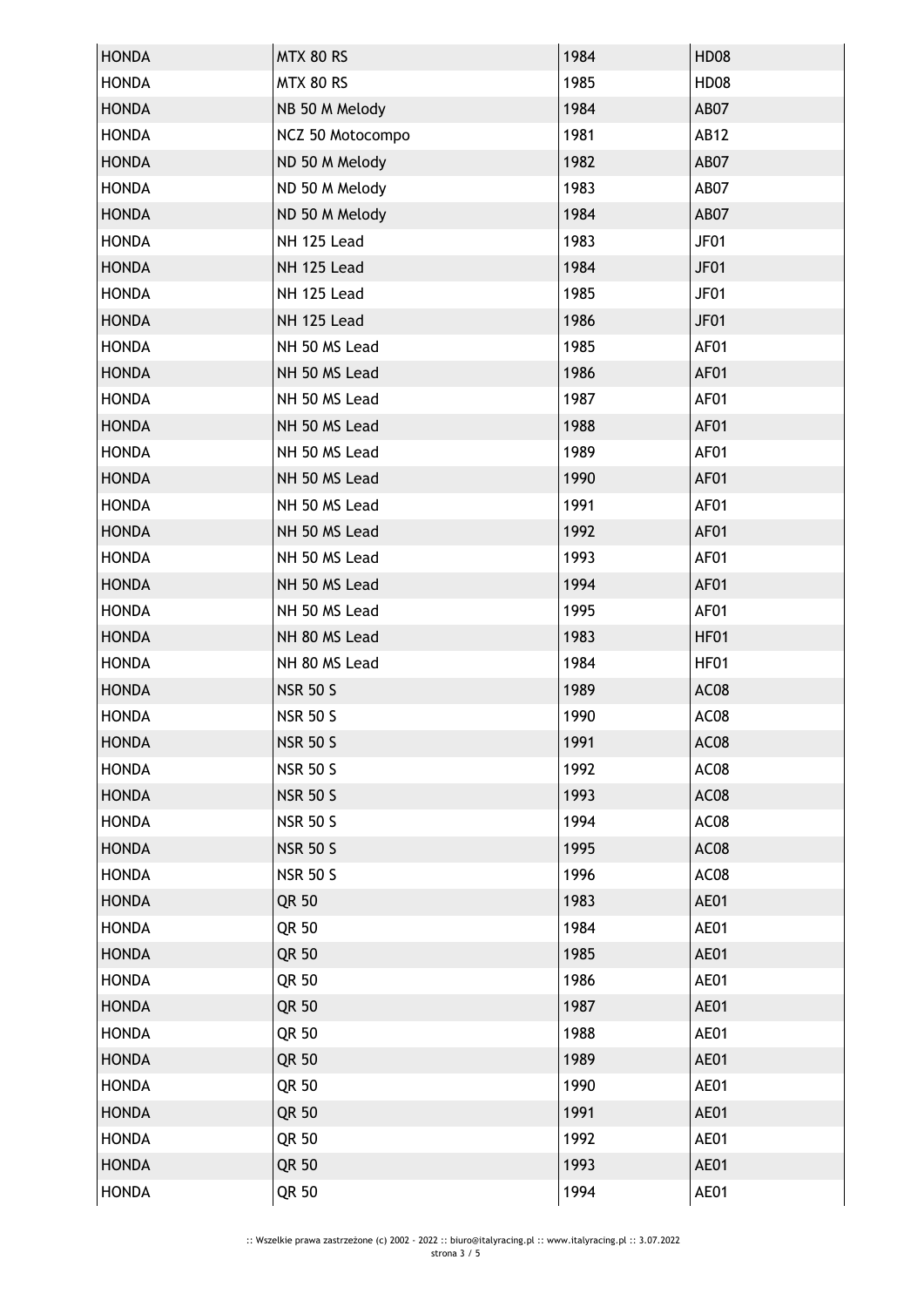| <b>HONDA</b> | QR 50               | 1995 | AE01             |
|--------------|---------------------|------|------------------|
| <b>HONDA</b> | QR 50               | 1996 | AE01             |
| <b>HONDA</b> | QR 50               | 1997 | AE01             |
| <b>HONDA</b> | ST 50 Dax           | 1988 | AB23             |
| <b>HONDA</b> | ST 50 Dax           | 1989 | AB23             |
| <b>HONDA</b> | ST 50 Dax           | 1990 | AB23             |
| <b>HONDA</b> | ST 50 Dax           | 1991 | AB23             |
| <b>HONDA</b> | ST 50 Dax           | 1992 | AB <sub>23</sub> |
| <b>HONDA</b> | ST 50 Dax           | 1993 | AB23             |
| <b>HONDA</b> | ST 50 Dax           | 1994 | AB <sub>23</sub> |
| <b>HONDA</b> | ST 50 Dax           | 1995 | AB23             |
| <b>HONDA</b> | ST 50 Dax           | 1996 | AB23             |
| <b>HONDA</b> | ST 50 Dax           | 1997 | AB <sub>23</sub> |
| <b>HONDA</b> | ST 50 Dax           | 1998 | AB <sub>23</sub> |
| <b>HONDA</b> | ST 50 Dax           | 1999 | AB23             |
| <b>HONDA</b> | ST 50 Dax           | 2000 | AB <sub>23</sub> |
| <b>HONDA</b> | <b>XR 50 R</b>      | 2002 |                  |
| <b>HONDA</b> | <b>XR 50 R</b>      | 2003 | AE03             |
| <b>HONDA</b> | <b>XR 50 R</b>      | 2004 | AE03             |
| <b>HONDA</b> | <b>XR 70 R</b>      | 1997 | DE02             |
| <b>HONDA</b> | <b>XR 70 R</b>      | 1998 | DE02             |
| <b>HONDA</b> | XR 70 R             | 1999 | DE02             |
| <b>HONDA</b> | <b>XR 70 R</b>      | 2000 | DE02             |
| <b>HONDA</b> | Z 50 G Monkey       | 1979 | AB02             |
| <b>HONDA</b> | Z 50 G Monkey       | 1980 | AB02             |
| <b>HONDA</b> | Z 50 G Monkey       | 1981 | AB02             |
| <b>HONDA</b> | Z 50 G Monkey       | 1982 | <b>AB02</b>      |
| <b>HONDA</b> | Z 50 G Monkey       | 1983 | AB02             |
| <b>HONDA</b> | Z 50 J Monkey       | 1979 | <b>AB02</b>      |
| <b>HONDA</b> | Z 50 J Monkey       | 1980 | AB02             |
| <b>HONDA</b> | Z 50 J Monkey       | 1981 | AB02             |
| <b>HONDA</b> | Z 50 J Monkey       | 1982 | AB02             |
| <b>HONDA</b> | Z 50 J Monkey       | 1983 | AB02             |
| <b>HONDA</b> | Z 50 J Monkey       | 1984 | AB02             |
| <b>HONDA</b> | Z 50 R Cross Monkey | 1979 | AB02             |
| <b>HONDA</b> | Z 50 R Cross Monkey | 1980 | AB02             |
| <b>HONDA</b> | Z 50 R Cross Monkey | 1981 | AB020            |
| <b>HONDA</b> | Z 50 R Cross Monkey | 1982 | AB020            |
| <b>HONDA</b> | Z 50 R Cross Monkey | 1983 | AB020            |
| <b>HONDA</b> | Z 50 R Cross Monkey | 1984 | AB020            |
| <b>HONDA</b> | Z 50 R Cross Monkey | 1985 | AB020            |
| <b>HONDA</b> | Z 50 R Cross Monkey | 1986 | AB020            |
| <b>HONDA</b> | ZB 50 P Monkey      | 1988 | AB22             |
| <b>HONDA</b> | ZB 50 P Monkey      | 1989 | AB22             |
|              |                     |      |                  |